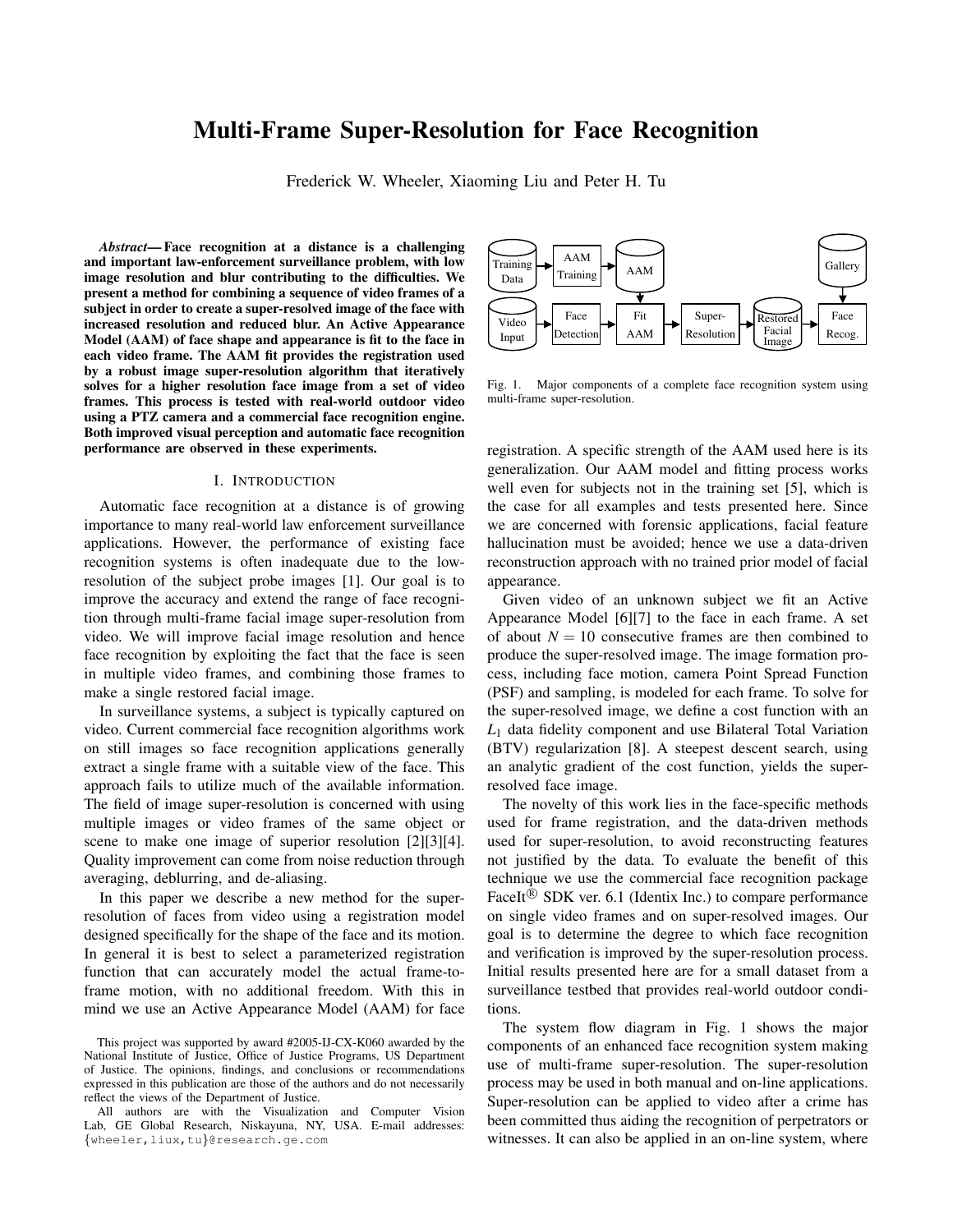

Fig. 2. (a) Face from video with 33 AAM landmarks; (b) additional border landmarks; (c) blending mask.

video is continuously monitored, faces are detected [9][10], fitted, restored and sent to a face recognition system.

# II. RELATED WORK

The majority of image super-resolution algorithms use a parameterized transformation for registration, such as a homography or rigid translation [11]. This is suitable when the scene is planar or the camera motion and distance are such that the perspective distortion due to depth is insignificant. While faces have been super-resolved quite dramatically by Baker and Kanade [12], the motion model used is translationonly and does not account for the face shape, essentially assuming that the subject is always facing the camera. To deal with the non-rigid motion of moving faces, optical flow has been used for registration [13]. While optical flow certainly can track facial motion, it is computationally complex and its generality brings the risk of overfitting.

Many approaches to facial super-resolution use a strong prior model of facial appearance. However, such modeling runs the risk of creating visible features not justified by the actual data. The facial appearance prior of Baker and Kanade [12] is quite effective, but runs the risk of hallucinating, i.e., reconstructing visible facial features not justified by the data. Park and Savvides [14] have recently shown that applying manifold analysis using Locality Preserving Projections is an effective method for face super-resolution from a single low-resolution image. Stephenson and Chen describe a method of using adaptive Markov random fields to learn the relationship between low-resolution and highresolution images of faces [15].

In this paper we will use a facial appearance model to achieve frame-to-frame registration. However, the facial super-resolution process will not use a facial appearance prior. The main reason is that for our targeted applications in forensics we wish to avoid reconstructing facial features not justified by the actual data.

Yao et al. [16] approach a very similar problem, in that they reconstruct super-resolved faces from multiple lowresolution images without the use of an explicit facial appearance prior. They use a simpler translation and rotation registration function and the iterative frequency-domain Papoulis-Gerchberg algorithm for super-resolution. An important distinction of our approach is that we use a registration method that specifically models the face shape, which works even when the face is turning. Further, our spatial-domain superresolution approach allows us to incorporate robust  $(L_1)$ regularization.

In previous work we have used this type of face shape modeling with a more straightforward face restoration approach [17]. In that work the Active Shape Model was used to register the facial region so that a series of frames could be warped and averaged. The averaging process reduces the image noise, allowing a Wiener filter to amplify and restore higher spatial frequencies than could be restored using only a single frame as input. In this paper we instead use the Active Shape Model to provide registration for multi-view super-resolution.

## III. ACTIVE APPEARANCE MODEL

This section provides a brief overview of the Active Appearance Model (AAM) training and fitting process used in this work, which we have detailed in [5], and subsequently improved [18], [19]. This paper will focus on super-resolution processing and experimental results, but we will overview the AAM model formation and fitting procedure in this section. In order to combine the video frames using super-resolution, for any pair of frames we must know the mapping,  $\mathbf{x}_2 = f(\mathbf{x}_1)$ , that converts the first image coordinates,  $\mathbf{x}_1 = (r_1, c_1)$ , of a real object or scene point to the second image coordinates,  $\mathbf{x}_2 = (r_2, c_2)$ . The AAM will provide this frame-to-frame registration of the face for the video frames.

An AAM applied to faces is a two-stage model of both facial shape and appearance designed to fit the faces of different persons at different orientations. The shape model describes the distribution of the locations of a set of landmark points. Fig. 2(a) shows the 33 feature points used in this work. The shape model is trained using a set of about 500 images from the Notre Dame Biometrics database Collection D [20][21] on which the feature point locations were found manually. Principal Component Analysis (PCA) and the training data are used to reduce the dimensionality of the shape space while capturing the major modes of variation across the training set population.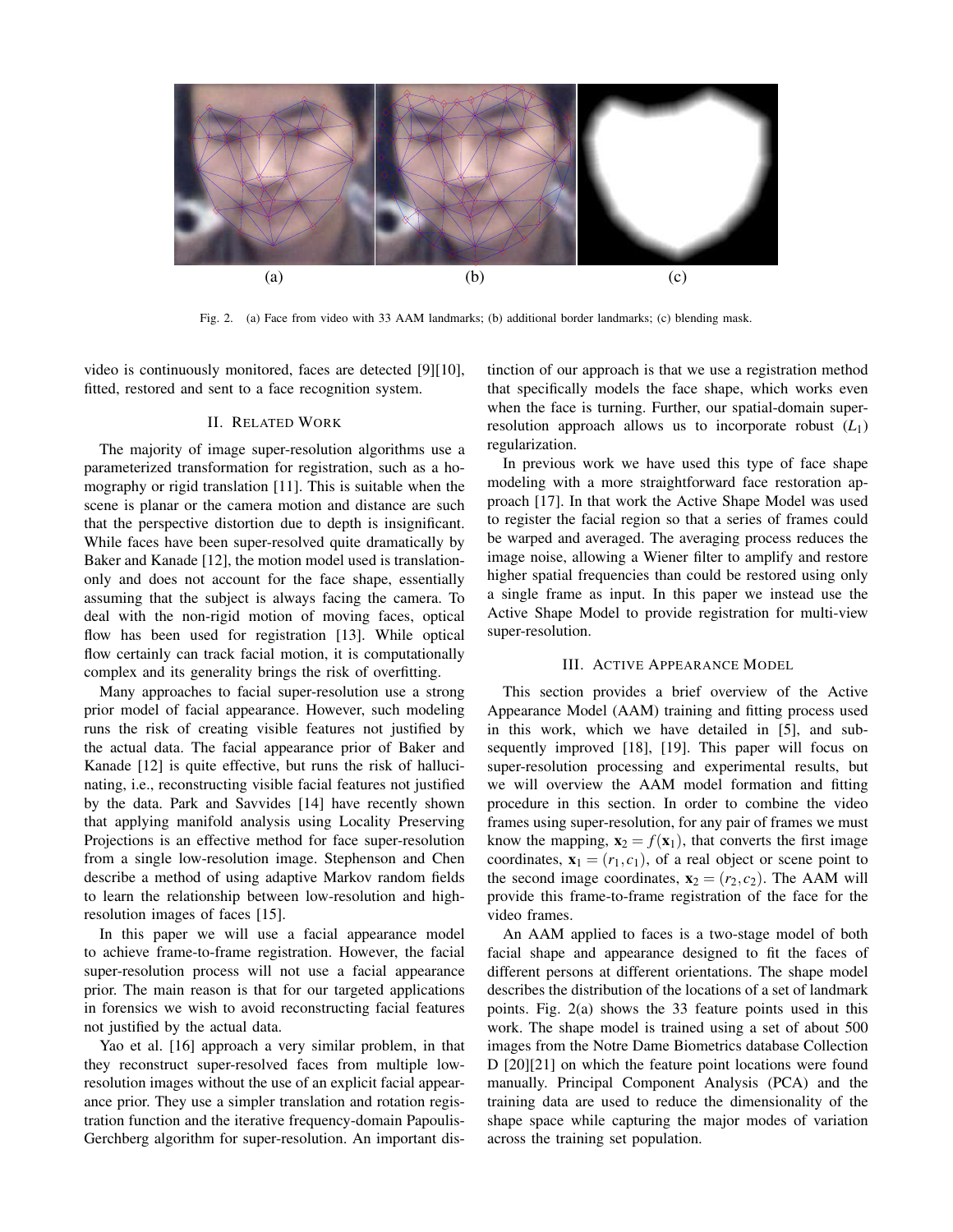

Fig. 3. Faces from 8 consecutive video frames and the fitted AAM shape model. The fitted AAM will allow frame-to-frame registration even as the face rotates right-to-left.

The AAM shape model includes a mean face shape that is the average of all face shapes in the training set and a set of eigenvectors. The mean face shape is the canonical shape and is used as the frame of reference for the AAM appearance model. Each training set image is warped to the canonical shape frame of reference. Now, all faces are presented as if they have the same shape. With shape variation now removed, the variation in appearance of the faces is modeled in this second stage, again using PCA to select a set of appearance eigenvectors for dimensionality reduction.

The complete trained AAM can produce face images that vary continuously over appearance and shape. For our purposes, the AAM is fit to a new face as it appears in a video frame. This is accomplished by solving for the face shape and appearance parameters (eigen-coefficients) such that the model-generated face matches the face in the video frame using the Simultaneous Inverse Compositional (SIC) algorithm [7]. While both shape parameters and appearance parameters need to be estimated to fit the model to a new face, only the resulting shape parameters are used for registration.

While this section gives a brief overview of the general application of an AAM to facial images, the AAM used in this work [5] has two significant additional features. It is multi-resolution so the AAM appearance model resolution is kept close to the actual video frame resolution. Also, the model is iteratively refined during training, significantly reducing fitting time and making fitting more robust to initialization. Fig. 3 shows an example of AAM fitting results for video frames.

# IV. FACE REGISTRATION

The AAM provides the registration needed to align the face across the video frames. The shape model portion of the AAM defines 33 landmark positions in each frame. These landmark positions are the vertices of 49 triangles over the face as seen in Fig. 2(a). The registration of the face between any two frames is then a piecewise affine transformation, with an affine transformation for each triangle defined by the corresponding triangle vertices.

The AAM provides registration only for the portion of the face within the triangles. To avoid a discontinuity close to the edge of the faces, we extrapolate the registration by augmenting the set of face landmarks, thus defining an extended border region. The 30 new landmarks are simply positioned a fixed distance out from the estimated face edges, and form 45 new triangles at the border, seen in Fig. 2(b). Registration will not be accurate in this border region, however, we have found it is sufficient for eliminating artifacts caused by the discontinuity. The blending mask of Fig. 2(c) is used to combine the face region of multi-frame face reconstructions with the non-face (background) region of a single observed frame. The blended result appears more natural to a viewer and is more appropriate for automatic face recognition algorithms.

## V. MULTI-FRAME SUPER-RESOLUTION

To super-resolve faces, we adapt the robust method of Farsiu et al. [8], which models the image formation process and does not rely on a facial image prior, thus avoiding hallucination. As is typically done for super-resolution methods, we will describe the algorithm using standard notation from linear algebra, assuming each image has all of its pixel values in a vector. In the actual implementation, the solution process is carried out with more practical operations on 2D pixel arrays.

It will be helpful to define some image frames of reference. Each frame of reference we will define represents a face shape (the landmark points from the AAM) and a sampling grid. The frames of reference are the information we need to define the registration between images of faces, such as our original input images, the super-resolved images, or some intermediate face images used in the processing.

Each of the original *N* input frames,  $Y_i$  ( $i = 1, \ldots, N$ ), exists in a low-resolution frame of reference we denote  $\mathcal{L}_i$ . Such a frame of reference encapsulates the image size and AAM landmark points. The registration process allows us to warp images between frames of reference. For each  $\mathcal{L}_i$ , we create a corresponding high-resolution frame of reference  $\mathcal{H}_i$  that has twice the pixel resolution of  $\mathcal{L}_i$  in each dimension and takes the AAM landmark positions of  $\mathcal{L}_i$ , scaled by 2. We will solve for the super-resolution image in the frame  $\mathcal{H}_k$ , where  $k = |N/2|$  (the middle frame index).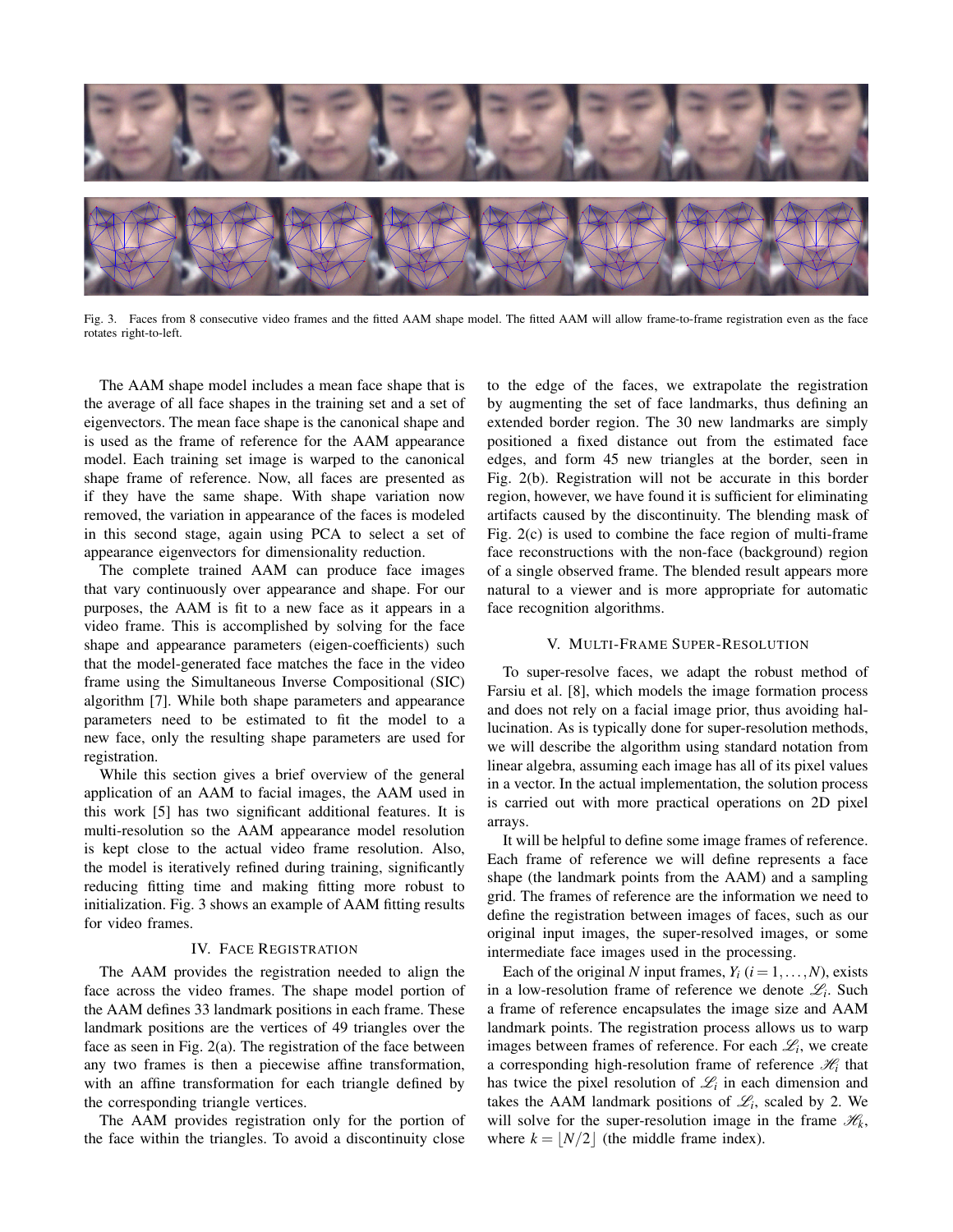To initialize the super-resolution algorithm, we create an initial image by warping the face region of each of the *N* input frames  $Y_i$  to the frame  $\mathcal{H}_k$  and averaging. The warping scales up and aligns each face image.

The super-resolution process uses an image formation model relating each of the input frames  $Y_i$ , in frame  $\mathcal{L}_i$ , to an unknown super-resolution image,  $X$ , in frame  $\mathcal{H}_k$ . The image formation process accounts for the face motion, camera blur and detector sampling that relate  $X$  to each  $Y_i$ . For each input frame,  $F_i$  is the registration operator that warps  $X$  from frame  $\mathcal{H}_k$  to frame  $\mathcal{H}_i$ , which has twice the resolution, but is aligned with *Y<sup>i</sup>* . Nearest-neighbor interpolation is used for the warping operation (bilinear interpolation surprisingly yielded no significant improvement). The camera blur operator, *H*, is in our case not dependent on *i* and applies the PSF within a high-resolution frame  $\mathcal{H}_i$ . For most installed surveillance cameras it is difficult to determine the true PSF, so we assume a Gaussian shaped PSF with hand selected width, σ. Finally, the sampling operation of the detector is represented by the sparse matrix *D* that extracts every other pixel in each dimension, converting from frame  $\mathcal{H}_i$  to  $\mathcal{L}_i$ , the frame of reference for the input frame  $Y_i$ . If we let  $V_i$  represent additive pixel intensity noise, the complete linear image formation process is then,

$$
Y_i = DHF_i X + V_i. \tag{1}
$$

The super-resolved image *X* is determined by optimizing a cost function of the *L*<sup>1</sup> norm of the difference between the model of the observations and the actual observations, plus a regularization term,  $\Psi(X)$ ,

$$
\hat{X} = \underset{X}{\text{argmin}} \left[ \sum_{i=1}^{N} \left\| DHF_{i}X - Y_{i} \right\|_{1} \right] + \lambda \Psi(X). \tag{2}
$$

The  $L_1$  norm is used in the data fidelity part of the cost function for robustness against incorrect modeling assumptions and registration errors. For the regularization term, we use Bilateral Total Variation (BTV) described in [8],

$$
\Psi(X) = \sum_{l=-P}^{P} \sum_{m=-P}^{P} \alpha^{|m|+|l|} \left\| X - S_x^l S_y^m X \right\|_1.
$$
 (3)

Here  $S_x^l$  and  $S_y^m$  are operators that shift the image in the *x* and *y* direction by *l* and *m* pixels. With BTV, the neighborhood over which absolute pixel difference constraints are applied can be larger (with  $P > 1$ ) than for Total Variation (TV). The size of the neighborhood is controlled by parameter *P* and the constraint strength decay is controlled by  $\alpha$  $(0 < \alpha < 1)$ . For all results described here, we have used  $P = 2$  and  $\alpha = 0.6$ . *L*<sub>1</sub>-based regularization such as BTV or TV tends to preserve edges. By contrast, *L*2-based Tikhonov regularization is essentially a smoothness constraint, which is contrary to our goal of increased resolution and sharpness.

When the observed video is color, super-resolution processing is applied to the luminance component only. The initial image is converted to the NTSC color space (YIQ), and the luminance (Y) component is computed for all input frames. The super-resolved luminance result is combined



Fig. 4. Processing component diagram showing how the warp and average process provides an initial luminance component for super-resolution. The super-resolved luminance component is then combined with the chrominance components to make a color image.

with the chrominance components from the initial image. This process is depicted in Fig. 4. In practice, we have found this to yield visually pleasing results, without color distortion. The Identix FaceIt system we use for testing, and most face recognition algorithms, ignore color. For applications where the super-resolved image is to be examined by people this approach is justified considering the eye's limited sensitivity to resolution in the chrominance components.

To solve for the super-resolution image, *X* is first initialized to the initial image described above. As is done in [8] for ordinary images, a steepest descent search using the analytic gradient of the cost function with step size  $\beta = 0.01$  and a fixed number of iterations (typically 30) is used,

$$
\hat{X}_{n+1} = \hat{X}_n - \beta \left\{ \sum_{i=1}^N F_i^T H^T D^T \text{sign}(DHF_i \hat{X}_n - Y_i) \right\} + \lambda \sum_{l=-P}^P \sum_{m=-P}^P \alpha^{|m|+|l|} (I - S_y^{-m} S_x^{-l}) \text{sign}(\hat{X}_n - S_x^l S_y^m \hat{X}_n) \right\}
$$
(4)

With the original frames normalized to a pixel range of [0,1], we have found that regularization strength parameter  $\lambda =$ 0.025 gives the best visual results and we use that value for the experiments presented here.

Only the face region is registered by the AAM, so some pixels of the reconstructed image *X* have no data constraints. Since they are initialized to a reasonable starting point, this causes no problems. As the iteration progresses, the non-face region tends to be smoothed by the regularization constraint. After super-resolution, this region is replaced by blending the super-resolved face with the background from a single input frame.

#### VI. BLENDING

Outside of the face region modeled by the AAM, frameto-frame registration is not determined. The multi-frame restoration technique improves the quality of the face region, but not the non-face region of the image, which can actually become overly smooth. To make a more pleasing final result, the restored face image,  $\hat{I}$ , is blended with a *fill* image,  $I_f$ . The *fill* image is the *k*th (middle) unrestored video frame upsampled to be aligned with  $\mathcal{H}_k$ , the frame of reference in which the super-resolved image exists. The *fill* image thus lines up perfectly with the restored face image and we can use it to fill in the background non-face region.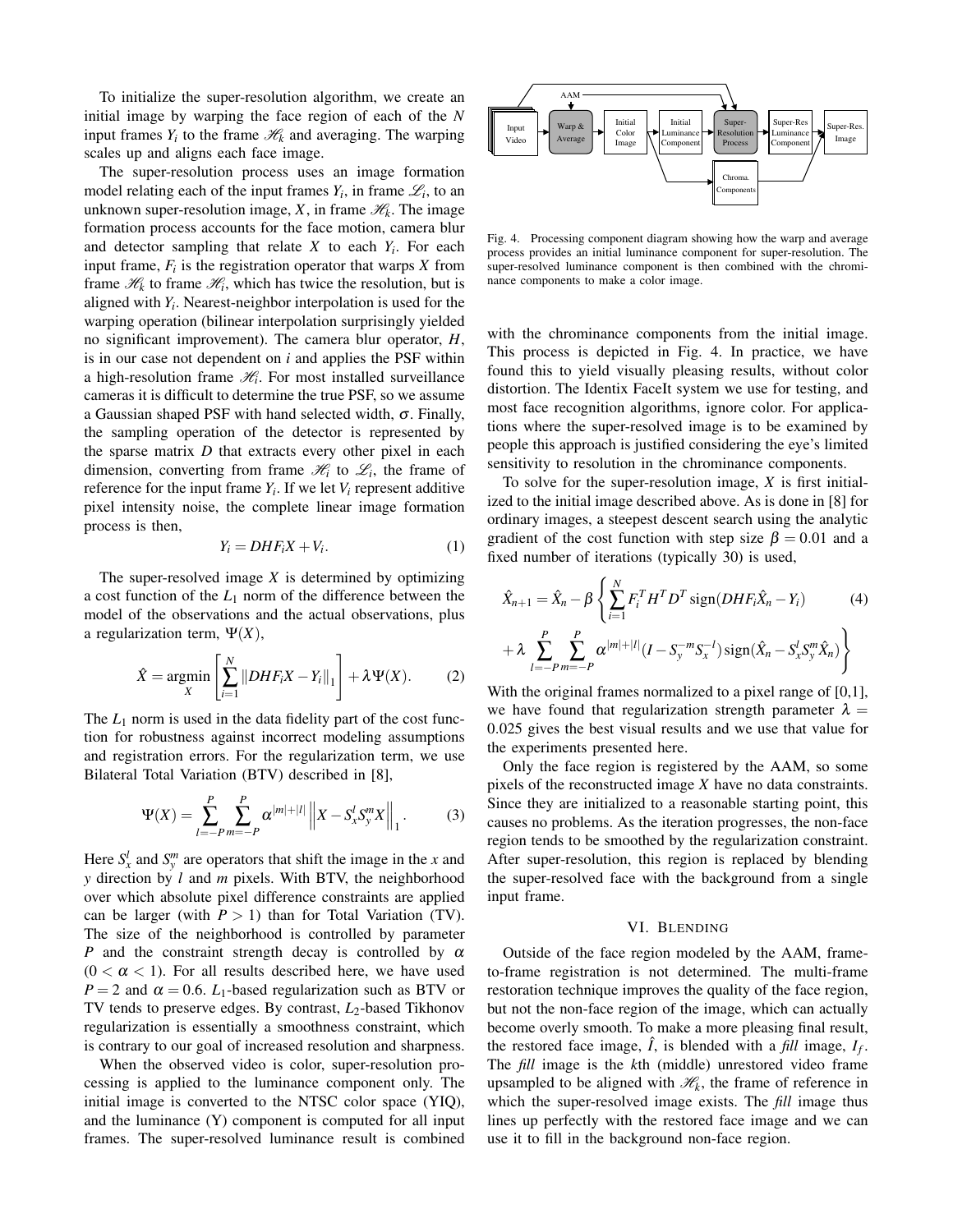

Fig. 5. Example original video frames, Wiener filter results, and super-resolution results with enlarged views of the left eye. The increased resolution and clarity in the super-resolution results is clearly visible, especially in the electronic version of this document.

A mask *M* is defined in the  $\mathcal{H}_k$  frame of reference that has value 1 inside the face region and fades to zero outside of that region linearly with distance to the face region. This mask is used to blend the restored image with the *fill* image,  $I_f$  using,

$$
I(r,c) = M(r,c)\hat{I}(r,c) + (1 - M(r,c))I_f(r,c).
$$
 (5)

Fig. 2(c) shows an example of a mask image. The results in Fig. 5(c) have been blended using this procedure.

The result after blending is an image with improved facial resolution and a background that is at the original frame resolution, but is not distracting to a viewer and is more appropriate for automatic face recognition algorithms.

# VII. EXPERIMENTAL RESULTS AND CONCLUSIONS

Fig. 5 shows sample super-resolution results, including: (a) the face from the original video frame; (b) that single frame restored with a Wiener filter; and (c) the result of multiframe super-resolution using  $N = 10$  consecutive frames. The increase in sharpness and clarity is visually apparent.

For an initial evaluation of the super-resolution algorithm we have collected outdoor video of 3 test subjects using a GE CyberDome <sup>R</sup> PTZ camera. The PTZ camera was zoomed at intervals to capture video at different face resolutions, measured as eye-to-eye distance in pixels. A 700 person gallery was created with 3 good quality indoor images of the test subjects and the "fa" image of the first 697 subjects in the FERET database [22]. From the test video sequences of 3 probe subjects we extracted 138 original frames at intervals and created super-resolved facial images from the surrounding set of  $N = 10$  frames, which were used as probe images. The table in Fig. 6 shows the rank 1– 5 recognition counts and rates for the original frames and the enhanced images, using Identix FaceIt SDK ver. 6.1. A rank-*N* recognition for a particular probe image means that the correct identity in the gallery has one of the top *N* match scores of all the gallery images. The results are grouped by face resolution and are also combined on the right of the table in Fig. 6 to show recognition results over all resolutions. The number of probe images in each group varies based on the length of video collected at each camera zoom setting. Improved recognition rates are observed, especially for the lowest original face resolutions. Though this initial test dataset is modest in size, we are encouraged by these results and believe that this work brings us one step closer to the goal of unconstrained face recognition at a distance.